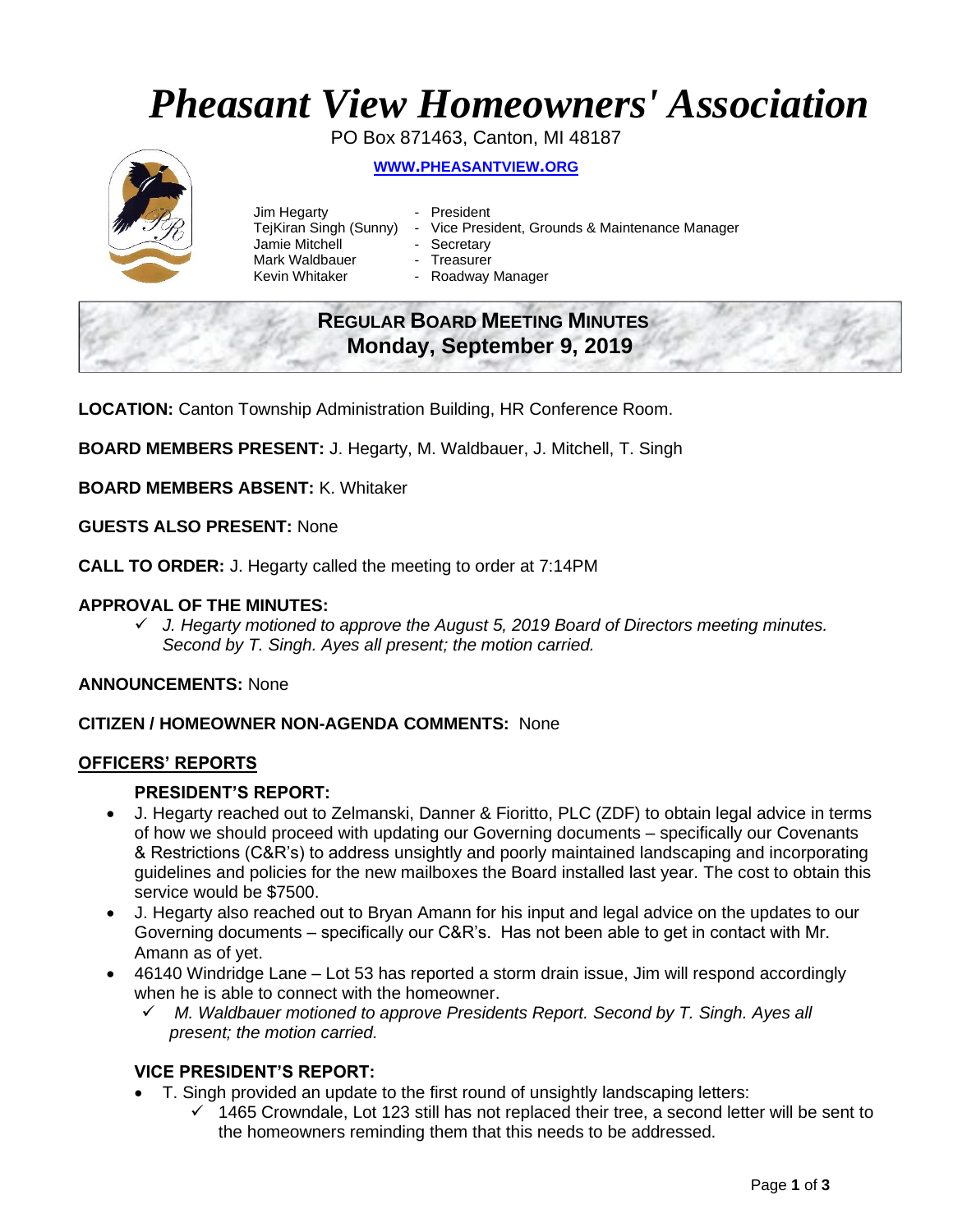- $\checkmark$  1971 Crowndale, Lot 81, trees have been replaced, board will review for final approval.
- $\checkmark$  Lot 26 and Lot 148 will both be sent letters regarding the unsightly conditions of their landscaping.
- $\circ$  A Letter will also be sent to Lot 9, 1698 Stonebridge Way, regarding their television antenna attached to garage roof. According to C&R Article VII; Section 12 this is a violation,
- *J. Hegarty motioned to approve Vice Presidents Report. Second by M. Waldbauer. Ayes all present; motion carried.*

# **SECRETARY'S REPORT:**

No report.

# **TREASURER'S REPORT:**

- August 6, 2019: Filed on-line with the State of Michigan Department of Licensing and Regulatory Affairs on to maintain our corporation status for the upcoming assessment collection season.
- August 6, 2019: Purchased 1 TRK Stem mount photocell controller for installation at the Crowndale entry @ \$14.29
- August 24, 2019: Attempted to complete and file the YTD annual audit for workers' compensation coverage with the Accident Fund Insurance company. Found I was missing necessary paperwork and contacted Kevin to solicit his help.
- August 26, 2019: Paid PRRMA for the FY 2019 3rd Quarter assessment. Hand delivered the check to Paula Kosbe, Canton Leisure Services Information counter on Monday @ \$13,362.16
- September 9, 2019: Completed and filed the YTD annual audit for workers' compensation coverage with Accident Fund Insurance company, electronically. Now waiting to learn of the amount of our rebated for the past insurance year.
- September 9, 2019: Wrote a check and placed it in the mail to Oakley Lawn Service, INC., for the trimming of tress in both entries.
	- ✓ *J. Hegarty motioned to approve the Treasurer's financial report. Second by T. Singh. Ayes all board members present; the motion carried.*

# **DIRECTOR and COMMITTEE REPORTS**

#### **ROADWAY MANAGER'S REPORT**:

- K. Whitaker was not in attendance so we had no report from the August PRRMA meeting, M. Waldbauer will attend in K. Whitakers place on Tuesday, September 10<sup>th</sup>.
	- $\checkmark$  No Update At the last PRRMA meeting, the PRRMA Board expressed concern that the sidewalk repairs have not been started and the roadwork has not started in our sister subs.
- K. Whitaker was not in attendance so we had no report regarding bids for snow removal.
- M. Waldbauer cycled irrigation system to find three (3) non-functioning 4" popup mist heads. Pulled nozzle and screen, flushed zone, reassembled and reset nozzle.
- M. Waldbauer reset irrigation timers to water flowers. Zone 4 at both entries.
- M. Waldbauer set irrigation timers to water all entry and berm areas, J. Hegarty asked him to cut back the watering of the berms to twice a week at this point during the year.
- M. Waldbauer engaged watering cycles for cul-de-sac's #1 and #2.
- J. Hegarty will ask K. Whitaker what he asked Oakley to trim in comparison to what we had already contracted with them as we received an additional bill.

# **ARCHITECTURAL REVIEW COMMITTEE (ARC):**

• No requests as of 9-1-19

# **SUBDIVISION COMMUNICATION COORDINATOR'S REPORT:**